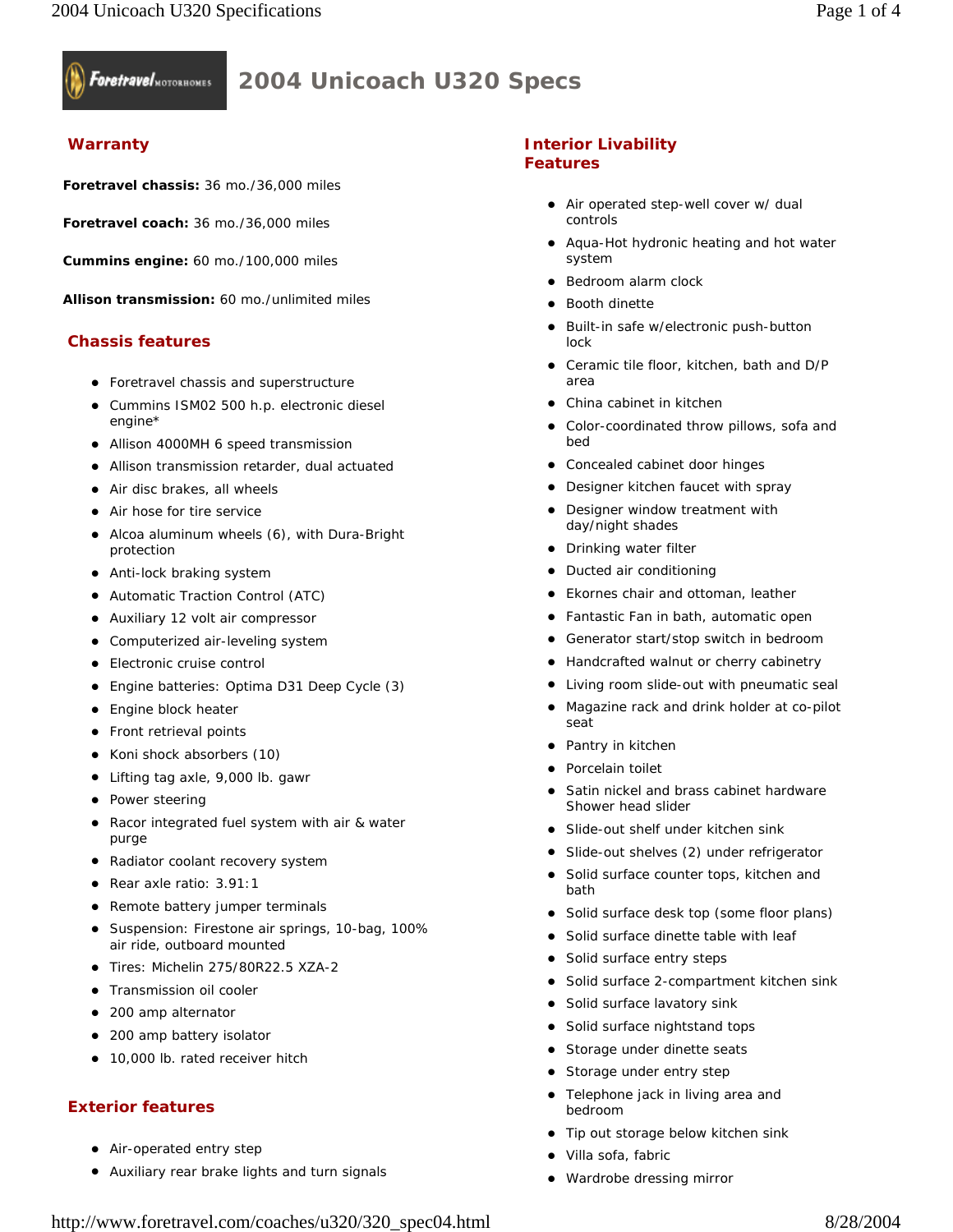- Carpeted storage bays
- Clear shield paint protection below windshield
- Consolidated components bay
- Convenient utility station: Fresh water hose reel, 50 amp shoreline reel, hot & cold water faucet, soap dispenser, cable TV & phone connection, paper towel holder, 110v receptacle, water pump switch, water fill switch with automatic shut off.
- Daytime running lights
- Docking lights (4)
- Door bell
- Drawers (2) in LP compartment
- Dual halogen head lamps with turn signals
- Electric TV antenna
- Fiberglass roof, one piece
- Fog lights
- Fuel fill two sides
- Girard automatic patio awning
- Hadley air horns
- Insulated windows
- Joey Bed
- Keyless remote locks on entry door & storage bays
- Ladder
- LED marker lights
- Lighted entry door assist handle
- LP quick connect
- Manibloc plumbing system
- Mud flaps
- Painted exterior graphics with full body paint and double clear coat finish
- Parallel storage bay doors (except under slide rooms))
- Porch light with touch switch
- PTL entry door w/screen
- Ramco triple-head chrome mirrors, remote/heated
- Screen door with kick guard
- Storage bay lights
- Trailer wiring
- TV outlet and 12v outlet in storage bay
- ZipDee window awnings over slide-outs and at bedroom windows

## **Dash and Cockpit features**

- AM/FM/Cassette radio with CD
- Air Tank switch
- Antenna warning alarm
- ATC switch
- AutoCinema flip-up color back-up monitor with systems monitor, compass and outdoor thermometer
- Water fill switch with automatic shut-off
- Water pump switch in kitchen, bath, and utility station
- z 60"x 80" queen bed

#### **Safety features**

- Allison transmission retarder w/dual actuators
- Back-up camera, color
- Back-up lights
- Electric battery quick disconnect with LED indicator
- Carbon monoxide detector
- Chrome Ramco triple-head remotecontrolled & heated mirrors
- Daytime running lights
- Docking lights (4)
- Emergency flasher lights
- $\bullet$  Fire extinguishers (2)
- Fog lights
- Heat probe on coach batteries
- High mounted additional LED brake light and turn signals
- Interior exit assist handle
- Lighted entry door assist handle
- LP leak detector
- Non-skid surface on roof near ladder
- Polarity meter/monitor 110v
- Smoke detector
- Step well cover, air operated

## **Heating/Cooling/Electrical**

- Aqua-Hot hydronic heating and hot water
- Coach batteries: (3) 8d gel type with heat probe
- Comfort Control Center for A/C and Aqua-Hot
- Ducted air conditioning: (2) Dometic 15,000 btu roof a/c with heat pumps. (3 units on 4200)
- Electrical surge suppression system
- Low-battery generator auto-start
- Master battery disconnect switch
- ProSine 2500 watt inverter/charger
- 10.0 kw Power Tech diesel generator in quiet box (12.0 kw on 4200 series)
- 50 amp shoreline connection
- 28,000 btu Automotive air conditioner
- 52,000 btu Automotive heater/defroster

#### **Weight ratings &**

http://www.foretravel.com/coaches/u320/320\_spec04.html 8/28/2004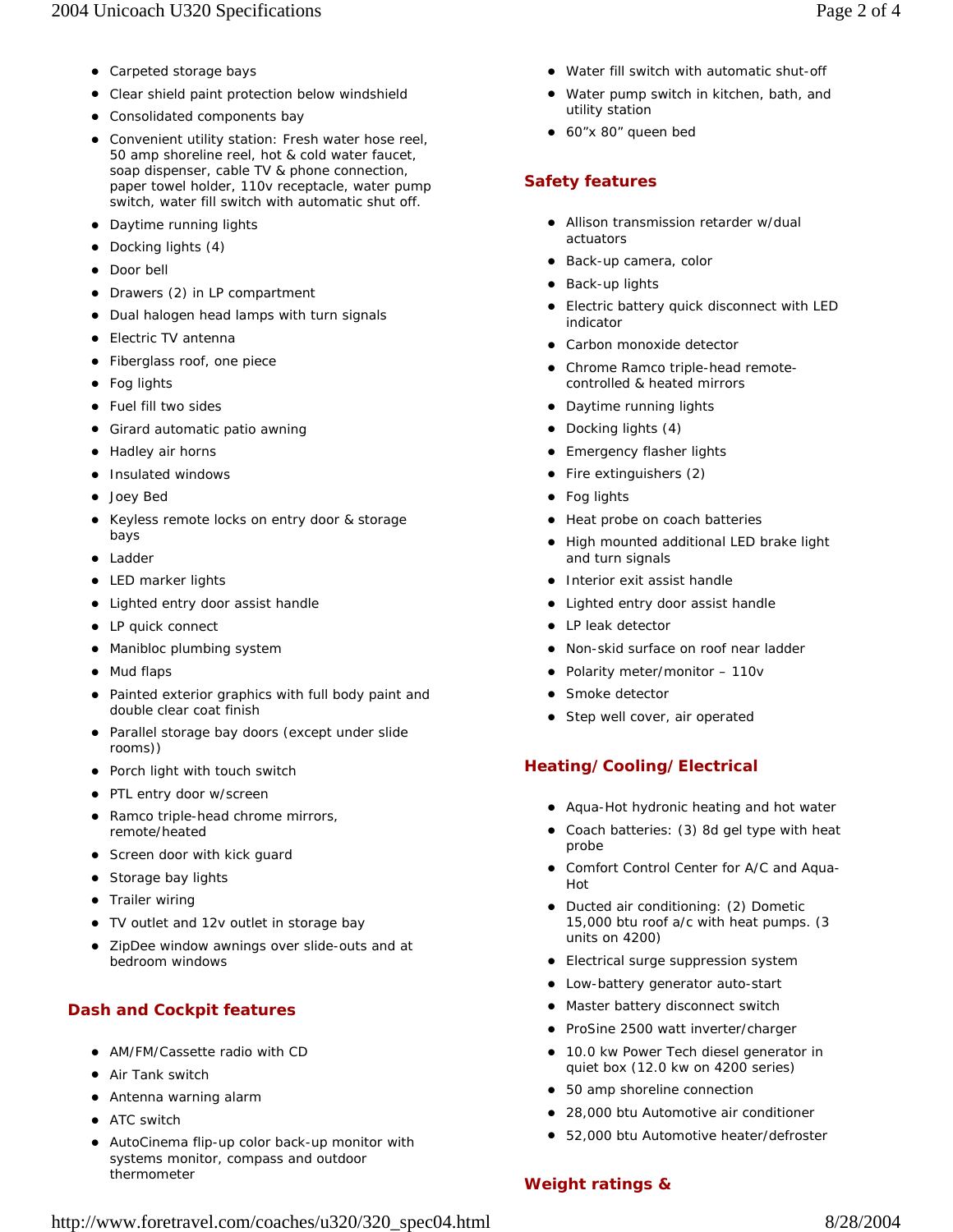- Back-lit analogue dash gauges
- Battery boost switch
- Cell phone connection and dual band antenna
- Cruise control with dash indicator light
- Driver drink holder
- **•** Driver Information Center in dash
- Electric windshield privacy shade
- Generator start/stop switch
- Hand held CB radio with weather band
- Illuminated dash panel and shifter panel
- Map lights, pilot and co-pilot
- Slide-out drink holder and snack tray
- Smart Wheel steering wheel, lighted
- Synchronized windshield wipers
- Tilt and telescoping steering wheel
- Touch pad transmission gear selector
- Villa leather 6 way power pilot seat
- Villa leather 6 way power co-pilot seat with electric footrest
- Wood grain dash panels
- 12 v. accessory receptacle
- 8" tint top of windshield

## **Appliances/Electronics/Lighting**

- Living room audio/video:
	- { Panasonic 37" Plasma TV monitor built into front overhead
	- { Sony digital AM/FM audio/video receiver
	- { Sony DVD player
	- { Sony VCR
	- { Bose 5 cube surround sound speakers
	- { Bose powered Acoustimass module
- · Bedroom audio/video:
	- { Panasonic 22" LCD flat panel TV
	- { Sony digital AM/FM audio/video receiver
	- { Sony DVD player
	- { Bose bookshelf speakers (2)
- Accent lighting under counters and behind valances
- Dometic NDR-1492-BSIMHF 14 cu.ft.
- refrigerator/freezer w/ icemaker
- Electric TV antenna with signal booster
- Floor level accent lights
- **•** G.E. Advantium oven
- Halogen accent lighting
- Halogen adjustable reading lamps in bedroom
- Icemaker in refrigerator/freezer
- Indirect ceiling lighting
- Inverter/Power monitor panel above microwave
- Multiplex lighting control system

## **capacities**

- Available Lengths: 38', 40', 42'
- Exterior Height: 11' 6 1/2"
- Exterior Width: 8' 6"
- Fresh water capacity: 112 gal.
- Gray water capacity: 115 gal.
- Waste water capacity: 56 gal.
- LP capacity: 17 gal.
- Fuel capacity: 180 gal
- $\bullet$  GVWR: 42,000 lbs.
- $\bullet$  GCWR: 52,000 lbs.

## **Popular options**

- Bedroom VCR
- Bose 2-speaker system in storage bay
- European clear tail light lenses
- Exterior ground effects lighting
- Fold-down shower seat
- Girard automatic window awnings
- Granite counter tops
- Hawk RV101 Security system
- Mirrored ceiling panels
- Rosen adjustable sun visors
- Satellite antenna TracStar SV-360D In-Motion
- Satellite receiver Sony SAT-A65 (or equal)
- Shower grab bar
- Solar battery charger
- Universal programmable remote
- Washer/dryer combination
- Wood style steering wheel
- 6 Disc CD player/changer
- 100 lb. freezer

## **Pricing**

- **3810** \$533,500
- **4010** \$551,000
- **4210** \$578,000